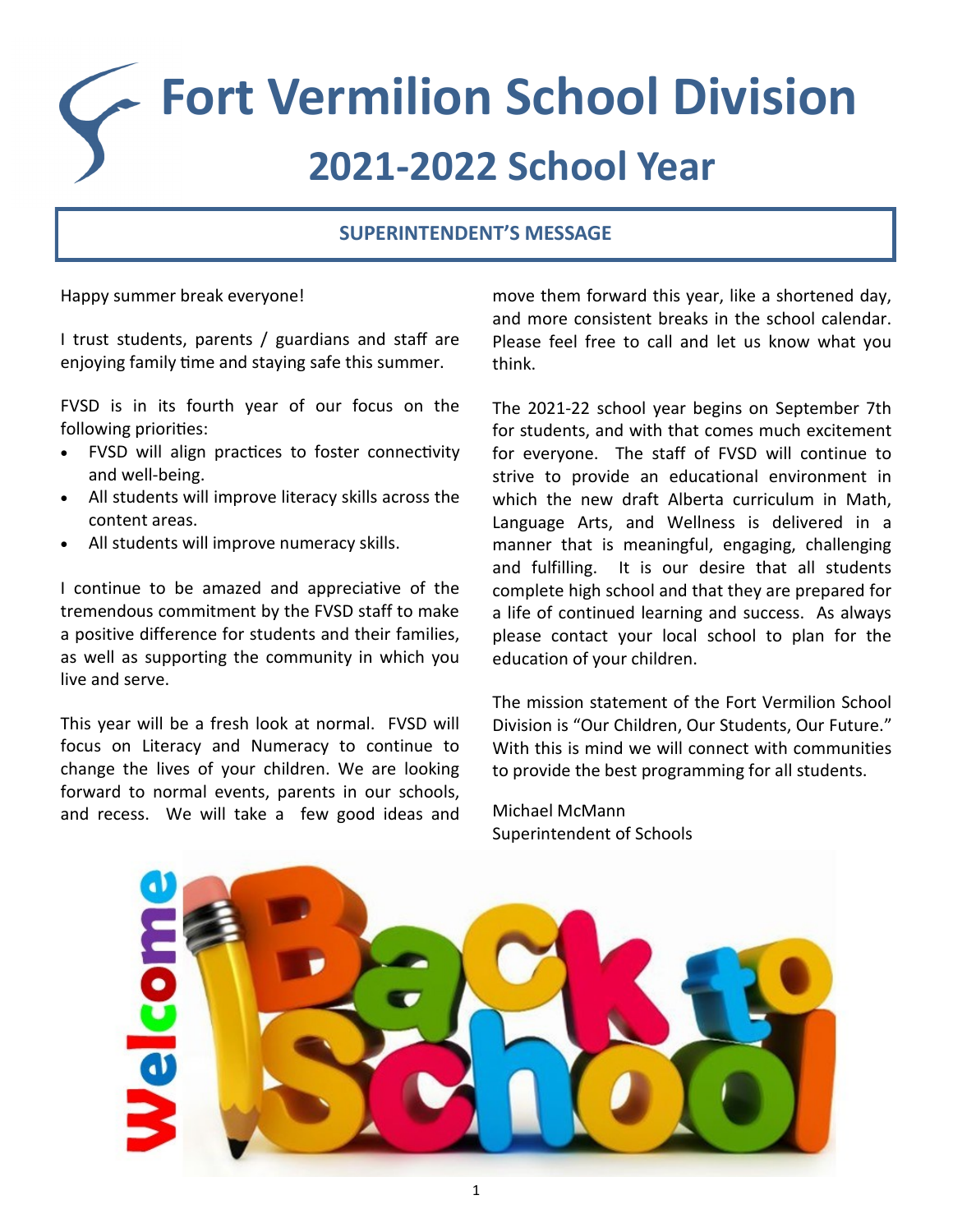# **SCHOOL BOARD ELECTIONS**

On October 18, 2021 School Board elections will take place across the province of Alberta. School board trustees are local politicians elected by and accountable to the community they serve. The provincial government delegates to the school boards the responsibility for conducting the affairs of the school jurisdiction. The school board has many responsibilities including (but not limited to):

- setting school jurisdiction goals
- planning school jurisdiction priorities
- developing and implementing an annual budget
- advocating on behalf of the school community to decision-makers and stakeholders
- Ensuring regular opportunities for public input and access

#### **Do I have what it takes to be a successful school board trustee?**

*Am I prepared to put my community and students first?* Successful school board trustees put the needs of students first. They run for office because they passionately believe a quality education is one of the most important things a community can do to ensure students have the knowledge and skills that enable them to be better prepared for life.

#### *Do I need to be an expert in education?*

**No, you don't**. The school board trustee does not serve as a professional educator or as the spokesperson for a particular interest group or region. The ideal school board includes people from all aspects of life and is as representative as possible of the community it serves.

#### *Am I eligible to run for school board trustee?*

There are some basic requirements you must meet:

- be at least 18 years old
- be a Canadian citizen
- be eligible to vote in the election
- have lived in the local jurisdiction and the ward if any, for at least six consecutive months immediately preceding nomination day

Interested and eligible individuals are encouraged to consider running in this fall's election. You (or your representative) must file in person your completed Nomination Paper and Candidate's Acceptance at Fort Vermilion School Division Central Office, 5213 River Road Fort Vermilion by 12 noon on **Monday, September 20, 2021**.

For more information regarding this please contact FVSD Secretary-Treasurer, Norman Buhler, at normanb@fvsd.ab.ca

#### **Offices Ward (# of Vacancies)**

- Trustee (1) Ward 1 Rainbow Lake/Zama City Trustee (2) Ward 2 High Level Trustee (1) Ward 3 Rocky Lane Trustee (1) Ward 4 Fort Vermilion Trustee (1) Ward 5 Blumenort Trustee (2) Ward 6 La Crete Trustee (1) Ward 7 Buffalo Head Prairie/Tompkins Landing
- 



# **Current Board of Trustees**

| <b>Ward 1 – Rainbow Lake/Zama City</b><br>Dale Lederer | Res: 780-956-6525<br>Cell: 780-956-3459<br>DaleL@fvsd.ab.ca   |
|--------------------------------------------------------|---------------------------------------------------------------|
| Ward 2 - High Level<br><b>Marc Beland</b>              | Res: 780-926-2676<br>Cell: 780-841-4220<br>MarcB@fvsd.ab.ca   |
| Ward 2 - High Level                                    | Res: 780-926-4731                                             |
| <b>Clark McAskile</b>                                  | Cell: 780-926-0018                                            |
| (Chair)                                                | ClarkM@fvsd.ab.ca                                             |
| <b>Ward <math>3 -</math> Rocky Lane</b><br>Linda Kowal | Res: 780-927-4510<br>Cell: 780-841-9295<br>LindaKo@fvsd.ab.ca |
| Ward 4 - Fort Vermilion                                | Cell: 780-247-1081                                            |
| Leah Lizotte                                           | LeahL@fvsd.ab.ca                                              |
| Ward 5 - Blumenort<br><b>Henry Goertzen</b>            | Res: 780-927-4548<br>Cell: 780-841-5883<br>HenryG@fvsd.ab.ca  |
| <b>Ward <math>6 - La</math></b> Crete                  | Res: 780-928-3528                                             |
| <b>Tim Driedger</b>                                    | Cell: 780-926-6044                                            |
| (Vice-chair)                                           | TimD@fvsd.ab.ca                                               |
| <b>Ward 7 - Buffalo Head Prairie /</b>                 | Res: 780-928-4055                                             |
| <b>Tompkins Landing</b>                                | Cell: 780-841-1547                                            |
| <b>John Zacharias</b>                                  | JohnZ@fvsd.ab.ca                                              |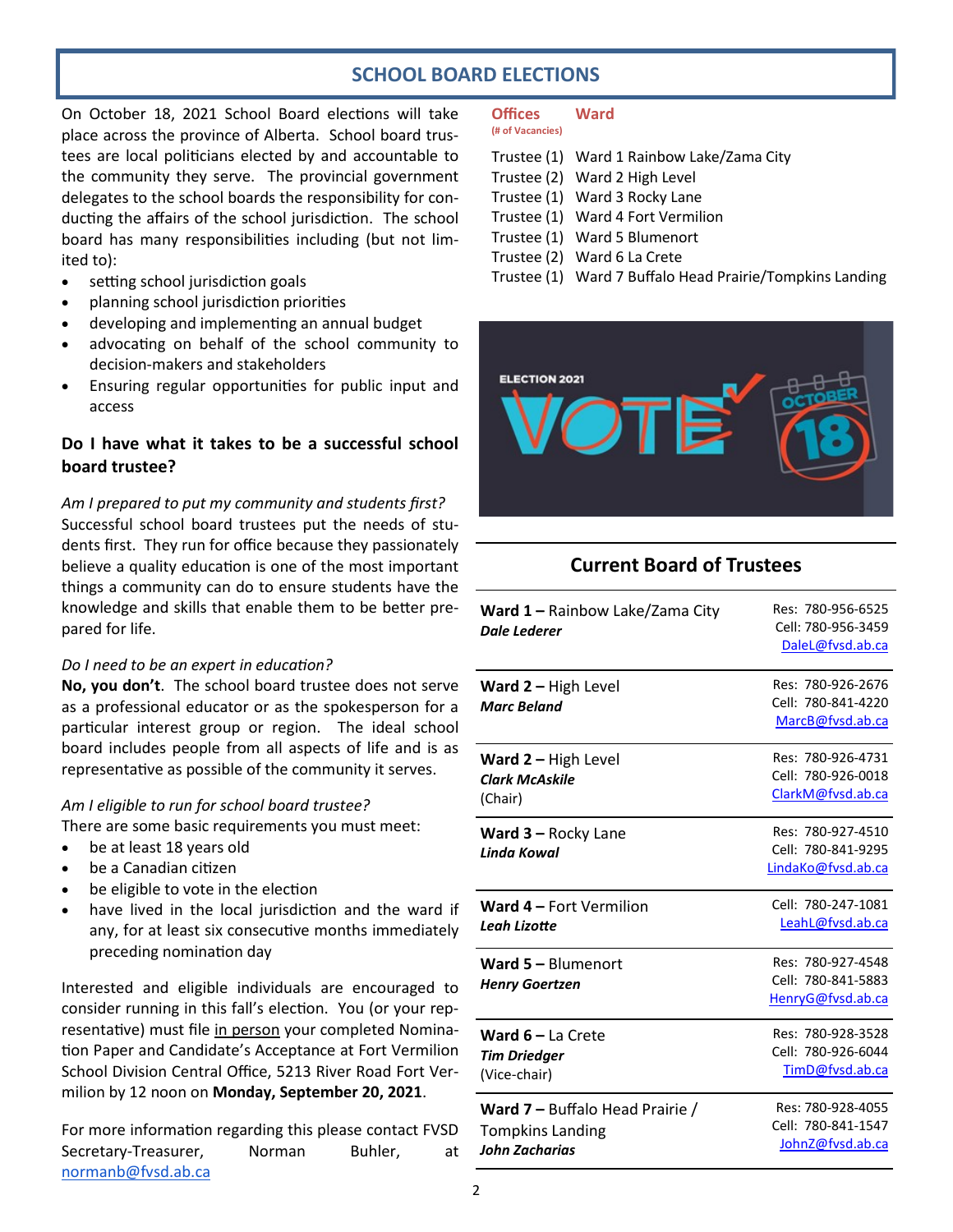# **SCHOOL ADMINISTRATION**

| <b>At-Home Learning Centre</b>                     | Phone: 587-323-8840                        |
|----------------------------------------------------|--------------------------------------------|
| Grades: K-9                                        |                                            |
| Sean Price, Principal                              | SeanP@fvsd.ab.ca                           |
| Anna McAskile, Assistant Principal                 | AnnaM@fvsd.ab.ca                           |
| <b>Blue Hills Community School</b><br>Grades: K-12 | Phone: 780-928-3632                        |
| David Gallant, Principal                           | DavidG@fvsd.ab.ca                          |
| David MacDougall, Assistant Principal              | DavidM@fvsd.ab.ca                          |
| <b>Buffalo Head Prairie School</b>                 | Phone: 780-928-2282                        |
| Grades: K-9                                        | Fax: 780-928-2448                          |
| Chris Fehr, Principal                              | ChrisF@fvsd.ab.ca                          |
| Wendy Morris, Assistant Principal                  | WendyM@fvsd.ab.ca                          |
| <b>Florence MacDougall Community</b>               | Phone: 780-926-2331                        |
| <b>School</b>                                      | Fax: 780-926-3116                          |
| Grades: K-3                                        |                                            |
| Stefanie Brown, Principal                          | StefanieB@fvsd.ab.ca                       |
| Melanie Arcand, Assistant Principal                | MelanieA@fvsd.ab.ca                        |
|                                                    |                                            |
| <b>Fort Vermilion Public School</b>                | Phone: 780-927-3706<br>Fax: 780-927-4476   |
| Grades: 7-12                                       |                                            |
| Bonnie Hunley, Principal                           | BonnieH@fvsd.ab.ca<br>MaijaleeM@fvsd.ab.ca |
| Maija-Lee Mayo, Assistant Principal                |                                            |
| <b>High Level Learning Store</b><br>Grades: 9-12   | Phone: 780-926-3626                        |
| Anne Roberts, Principal                            | AnneR@fvsd.ab.ca                           |
|                                                    |                                            |
| <b>High Level Public School</b>                    | Phone: 780-926-3706                        |
| Grades: 7-12                                       | Fax: 780-926-2726                          |
| Shane Dempster, Principal                          | ShaneD@fvsd.ab.ca                          |
| Stephen Kirkpatrick, Assistant Principal           | StephenK@fvsd.ab.ca                        |
| Sarah Chisholm, Assistant Principal                | SarahC@fvsd.ab.ca                          |
| <b>Hill Crest Community School</b>                 | Phone: 780-927-3203                        |
| Grades: K-9                                        |                                            |
| Ben Giesbrecht, Principal                          | BenG@fvsd.ab.ca<br>MarkP@fvsd.ab.ca        |
| Mark Pelley, Assistant Principal                   |                                            |
| La Crete Learning Store                            | Phone: 780-928-4908                        |
| Grades: 9-12<br>Anne Roberts, Principal            | AnneR@fvsd.ab.ca                           |
| La Crete Public School                             | Phone: 780-928-3913                        |
| Grades: 7-12                                       | Fax: 780-928-3000                          |
| Susan Ward, Principal                              | SusanW@fvsd.ab.ca                          |
| Vanessa Beringer, Assistant Principal              | Vanessa B@fvsd.ab.ca                       |
| <b>Northern Home Education Centre</b>              | Phone: 780-928-0212                        |
| Grades: K-12                                       | Fax: 780-928-9883                          |
| Chad Fyke, Principal                               | ChadF@fvsd.ab.ca                           |
| <b>Rainbow Lake School</b>                         | Phone: 780-956-3851                        |
| Grades: K-12                                       |                                            |

| <b>Ridgeview Central School</b>         | Phone: 780-928-3100   |
|-----------------------------------------|-----------------------|
| Grades: 4-6                             | Fax: 780-928-2662     |
| Ron Wiebe, Principal                    | RonW@fvsd.ab.ca       |
| Eran Cardinal, Assistant Principal      | EranC@fvsd.ab.ca      |
| <b>Rocky Lane School</b>                | Phone: 780-927-3297   |
| Grades: K-12                            | Fax: 780-927-4344     |
| Grant Charles, Principal                | GrantC@fvsd.ab.ca     |
| Shelly Komarnicki, Assistant Principal  | ShellyK@fvsd.ab.ca    |
| <b>Sand Hills Elementary School</b>     | Phone: 780-928-3947   |
| Grades: K-3                             | Fax: 780-928-2337     |
| Gilbert Morris, Principal               | GilbertM@fvsd.ab.ca   |
| Rachel Dika, Assistant Principal        | RachelD@fvsd.ab.ca    |
| <b>Spirit of the North Community</b>    | Phone: 780-841-7200   |
|                                         | Fax: 780-841-7203     |
| School                                  |                       |
| Grades: 4-6                             |                       |
| Cory Boudreau, Principal                | CoryB@fvsd.ab.ca      |
| Christine Peterson, Assistant Principal | ChristineP@fvsd.ab.ca |
| St. Mary's Catholic School              | Phone: 780-927-3706   |
| Grades: K-6                             | Fax: 780-927-4476     |
| Bonnie Hunley, Principal                | BonnieH@fvsd.ab.ca    |
| Maija-Lee Mayo, Assistant Principal     | MaijaleeM@fvsd.ab.ca  |
| <b>Upper Hay River School</b>           | Phone: 780-535-2220   |
| Grades: K-12                            | Fax: 780-535-2222     |
| Kim Brown, Principal                    | KimB@fvsd.ab.ca       |

# **REGISTRATION**

If you are new to the area, please contact the Principal of the school your child(ren) will be attending to arrange for registration on or after August 31, 2021.

# **STUDENT FEE STRUCTURE**

The decision was made on January 13, 2020 by the Board of Trustees to remove all instructional fees including CTS charged to parents effective September 2020.

Schools may charge fees for non curricular activities, clubs and sports as outlined in the school handbook and in accordance with the FVSD Fee Schedule. Fees are due and payable prior to receipt of services unless arrangements are made with the school principal for alternative terms of payment.

The Board of Trustees recognizes that while fees are necessary, some parents or students may be unable to afford such fees. To ensure that students have access to a basic education the Board, through this policy, makes provision for forgiving fees where economic hardship can be demonstrated. Additional details are provided on the [FVSD website.](https://www.fvsd.ab.ca/)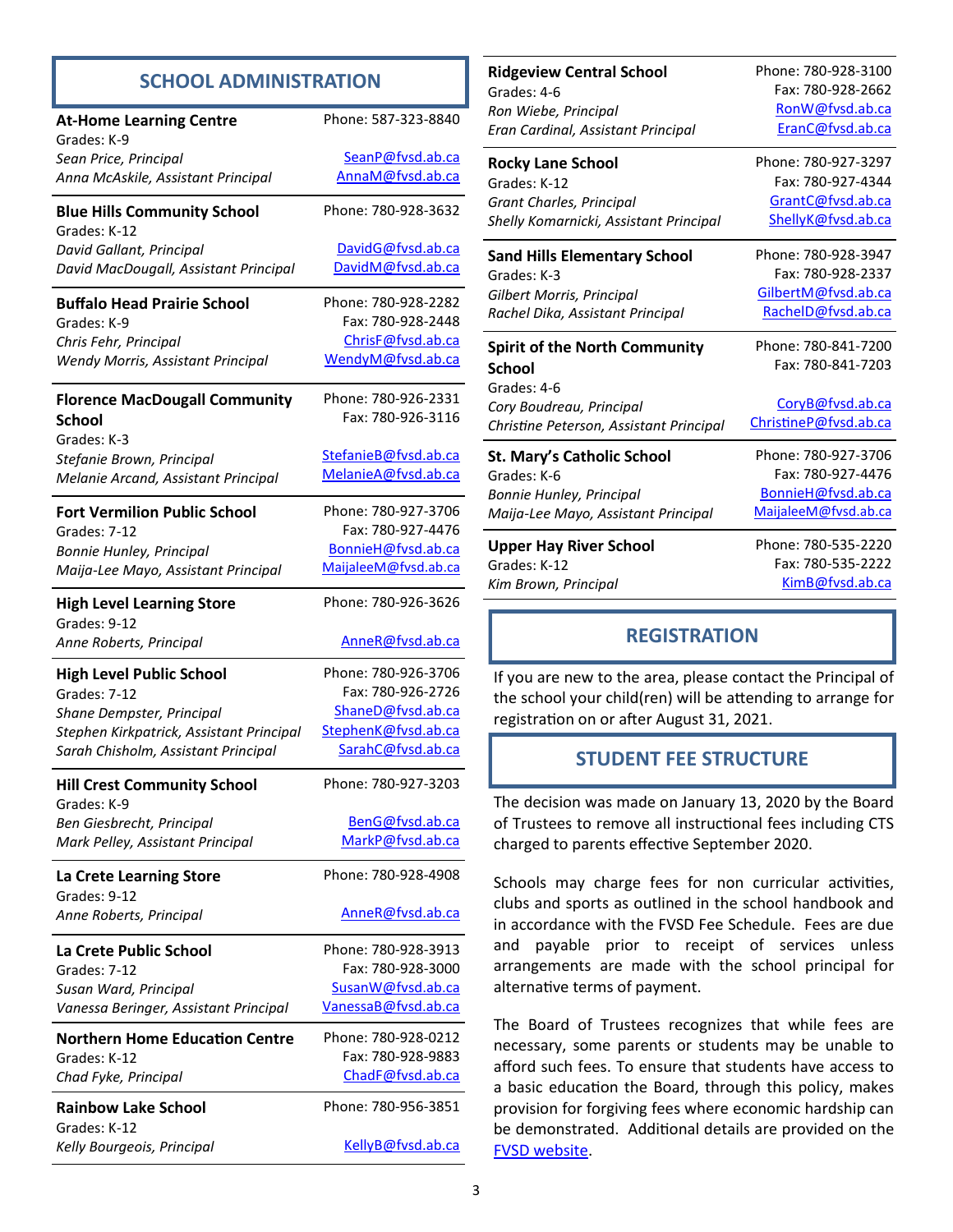# **LEARNING STORES OUTREACH PROGRAM**  $\parallel$  **<b>AT-HOME LEARNING CENTRE**

Learning Stores in La Crete and High Level welcome students from grades 9-12. Grade 8 students will be accepted on a referral basis. We offer all Alberta Education core courses and Career Technology Studies (CTS) courses through a flexible, friendly and informal learning environment. Students graduate with an Alberta High School Diploma or Alberta Certificate of High School Completion.

Our outreach school provides the opportunity for students to progress through their school courses independent of the structure and program constraints of a standard high school. Schedules are flexible. Students will become confident in their ability to learn new skills. Our program has a student wellness focus including mental health therapist access. Teachers are on site to mentor and provide academic guidance. Our staff has the ability to customize programs to meet the needs of the learner, as well as offering flexible modes of delivery.

# **NORTHERN HOME EDUCATION CENTRE**

The Northern Home Education Centre is the organization within the Fort Vermilion School Division that looks after all things related to home education. We offer local families assistance with curriculum support and arranging for resources necessary to complete their child's education at home.

We are able to offer numerous opportunities for families and students to get together and make connections. Events such as: gym nights, field trips, ice skating, x country skiing, flag football, softball and many others are used to enrich the educational experience of FVSD children.

Each family that chooses to homeschool their child will receive the opportunity to spend up to \$850.00 in order to purchase the necessary curriculum resources. We offer assistance with purchasing resources that are deemed to be an allowable expense within a home education program.

We have three staff on hand who are willing to help any family within the FVSD with their home education programming. We can point you in the right direction with popular resources and in some cases offer you the opportunity to blend a program where a portion of the learning follows Alberta curriculum. For any homeschool related questions or to inquire as to how you sign up for homeschooling please do not hesitate to get in touch.

At-Home Learning Centre is a K-9 school, where all the instruction occurs online. As instruction occurs online, we have the expectation that parents are available to support their children throughout the day. This support can mean parents are there to help with technological issues, as well as being informed as to what is happening in each class daily. Also, making sure that their children are attending class, and completing assigned work.

Grades K-7 will have a designated teacher who will teach all of the 4 core courses throughout the week, following the Alberta curriculum. Every day classes will be scheduled; each online class can be anywhere from 30 minutes to 60-70 minutes depending on the grade and subject. We have set up a schedule like a regular school, but breaks are built into the day to give both students and teachers some relief from being on a screen all day. Health and Physical Education will also be included into each class week schedule. In any of the classes, students are expected to attend every day, ask questions, participate in class discussions, and complete assigned work, so that they can be accurately assessed.

In grades 8 and 9, there will be 3 teachers: One that teaches Language Arts and Social Studies, one Math and Science, and the last will teach Health and Physical Education. Classes will be held through software called Brightspace. Teachers will assist both students and parents with the navigation through these programs and are always available to help or trouble shoot. Of course, a reliable internet connection is required.

At-Home teachers offer one on one support, small group guided practice support. We are also able to offer interventions in reading and math for students online.

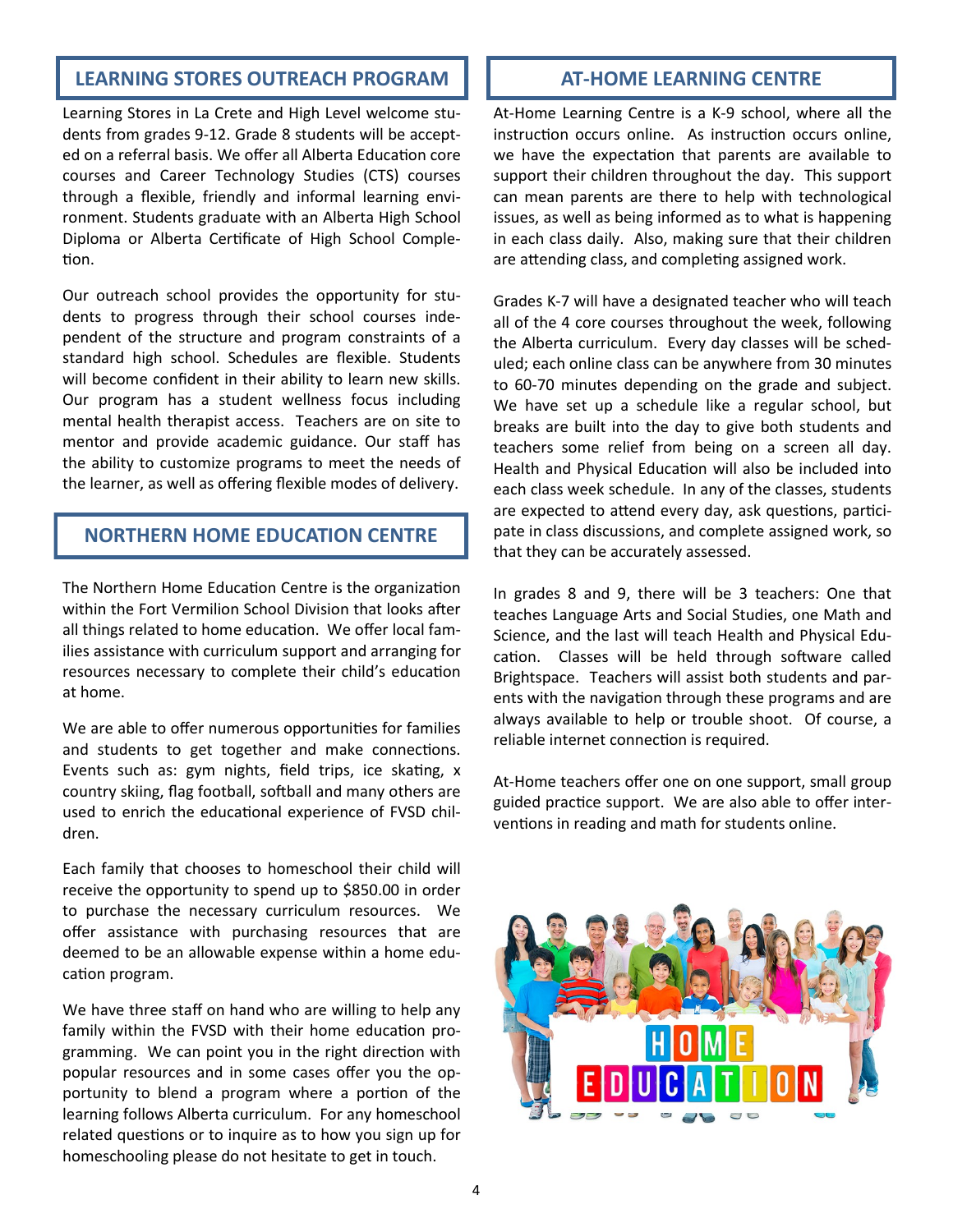# **CENTRAL OFFICE ADMINISTRATION**

| <b>Superintendent of Schools</b>       | <b>Michael McMann</b><br>MikeM@fvsd.ab.ca  |
|----------------------------------------|--------------------------------------------|
| <b>Assistant Superintendent of</b>     | <b>Scot Leys</b>                           |
| <b>Operations</b>                      | ScotL@fvsd.ab.ca                           |
| <b>Assistant Superintendent of</b>     | <b>Karen Smith</b>                         |
| Learning                               | KarenS@fvsd.ab.ca                          |
| <b>Supervisor of Learning Services</b> | <b>Natalie Morris</b>                      |
| (Connectivity)                         | NatalieM@fvsd.ab.ca                        |
| <b>Supervisor of Learning Services</b> | <b>Terry Gibson</b>                        |
| (Numeracy)                             | TerryG@fvsd.ab.ca                          |
| <b>Supervisor of Learning Services</b> | <b>Sharon McLean</b>                       |
| (Literacy)                             | SharonM@fvsd.ab.ca                         |
| First Nation, Metis and Inuit          | <b>Amber Paul</b>                          |
| Initiatives Principal                  | AmberP@fvsd.ab.ca                          |
| <b>Secretary-Treasurer</b>             | <b>Norman Buhler</b><br>NormanB@fvsd.ab.ca |
| <b>Assistant Secretary-Treasurer</b>   | <b>Payne Cardinal</b><br>PayneC@fvsd.ab.ca |
| <b>Director of Essential Services</b>  | <b>Bruce Harder</b><br>BruceH@fvsd.ab.ca   |
| <b>Supervisor of Maintenance</b>       | <b>Dan Dyck</b><br>DanD@fvsd.ab.ca         |
| Health & Safety Officer /              | <b>Cory Wright</b>                         |
| <b>Housing Coordinator</b>             | CoryW@fvsd.ab.ca                           |

# **CENTRAL OFFICE CONTACT INFORMATION**

Hours: 8:30 am to 4:00 pm Monday through Friday (excluding holidays) P.O. Bag 1, 5213 River Road Fort Vermilion, AB T0H 1N0 *Phone: 780-927-3766 Fax: 780-927-4625 [www.fvsd.ab.ca](http://www.fvsd.ab.ca)*

### **CONNECT ON FACEBOOK**

Want to stay informed about what is happening at your school and around Fort Vermilion School Division? Follow along with us on Facebook!

**Fort Vermilion School Division** [www.facebook.com/FVSD52](https://www.facebook.com/FVSD52/) **At-Home Learning Centre** [www.facebook.com/At](http://www.facebook.com/At-Home-Learning-Centre-102548194983071)-Home-Learning-Centre-[102548194983071](http://www.facebook.com/At-Home-Learning-Centre-102548194983071) **Blue Hills Community School** [www.facebook.com/BlueHillsSchool](https://www.facebook.com/BlueHillsSchool) **Buffalo Head Prairie School** [www.facebook.com/Buffalo](https://business.facebook.com/Buffalo-Head-Prairie-School-109663793704776/)-Head-Prairie-School-[109663793704776](https://business.facebook.com/Buffalo-Head-Prairie-School-109663793704776/) **Florence MacDougall Community School** [www.facebook.com/fmcscubs](https://www.facebook.com/fmcscubs/) **Fort Vermilion Public School** [www.facebook.com/FortVermilionPS](https://www.facebook.com/FortVermilionPS/) **High Level Learning Store** [www.facebook.com/HighLevelLearningStore](https://www.facebook.com/HighLevelLearningStore/) **High Level Public School** [www.facebook.com/HighLevelPublic](https://www.facebook.com/HighLevelPublic/) **Hill Crest Community School** [www.facebook.com/HCCSchool](https://www.facebook.com/HCCSchool/) **La Crete Public School** [www.facebook.com/La](https://www.facebook.com/La-Crete-Public-School-1153463294787498/)-Crete-Public-School-[1153463294787498](https://www.facebook.com/La-Crete-Public-School-1153463294787498/) **Northern Home Education Centre** [www.facebook.com/Northern](https://business.facebook.com/Northern-Home-Education-Centre-101313677885473/)-Home-Education-Centre-[101313677885473](https://business.facebook.com/Northern-Home-Education-Centre-101313677885473/) **Rainbow Lake School** [www.facebook.com/Rainbow](https://www.facebook.com/Rainbow-Lake-School-754412541298954/)-Lake-School-754412541298954 **Ridgeview Central School** [www.facebook.com/RVCSHuskies](https://www.facebook.com/RVCSHuskies/) **Rocky Lane School** [www.facebook.com/RockyLaneSchool](https://www.facebook.com/RockyLaneSchool/) **Sand Hills Elementary School** [www.facebook.com/Sandhills](https://www.facebook.com/Sandhills-Elementary-School-100695544614868/)-Elementary-School-[100695544614868](https://www.facebook.com/Sandhills-Elementary-School-100695544614868/) **Spirit of the North Community School** [www.facebook.com/SpiritOfTheNorthCommunitySchool](https://www.facebook.com/SpiritOfTheNorthCommunitySchool/) **St. Mary's Catholic School** [www.facebook.com/SMESFV](https://www.facebook.com/SMESFV/) **Upper Hay River School** [www.facebook.com/UpperHayRiverSchool](https://www.facebook.com/UpperHayRiverSchool/)

# **MISSION STATEMENT**

# *"Our Children, Our Students, Our Future"*

Clearly defined goal statements, focused on improving results, will direct the development of all of the Board's programs and will be communicated to staff, students, parents and the public.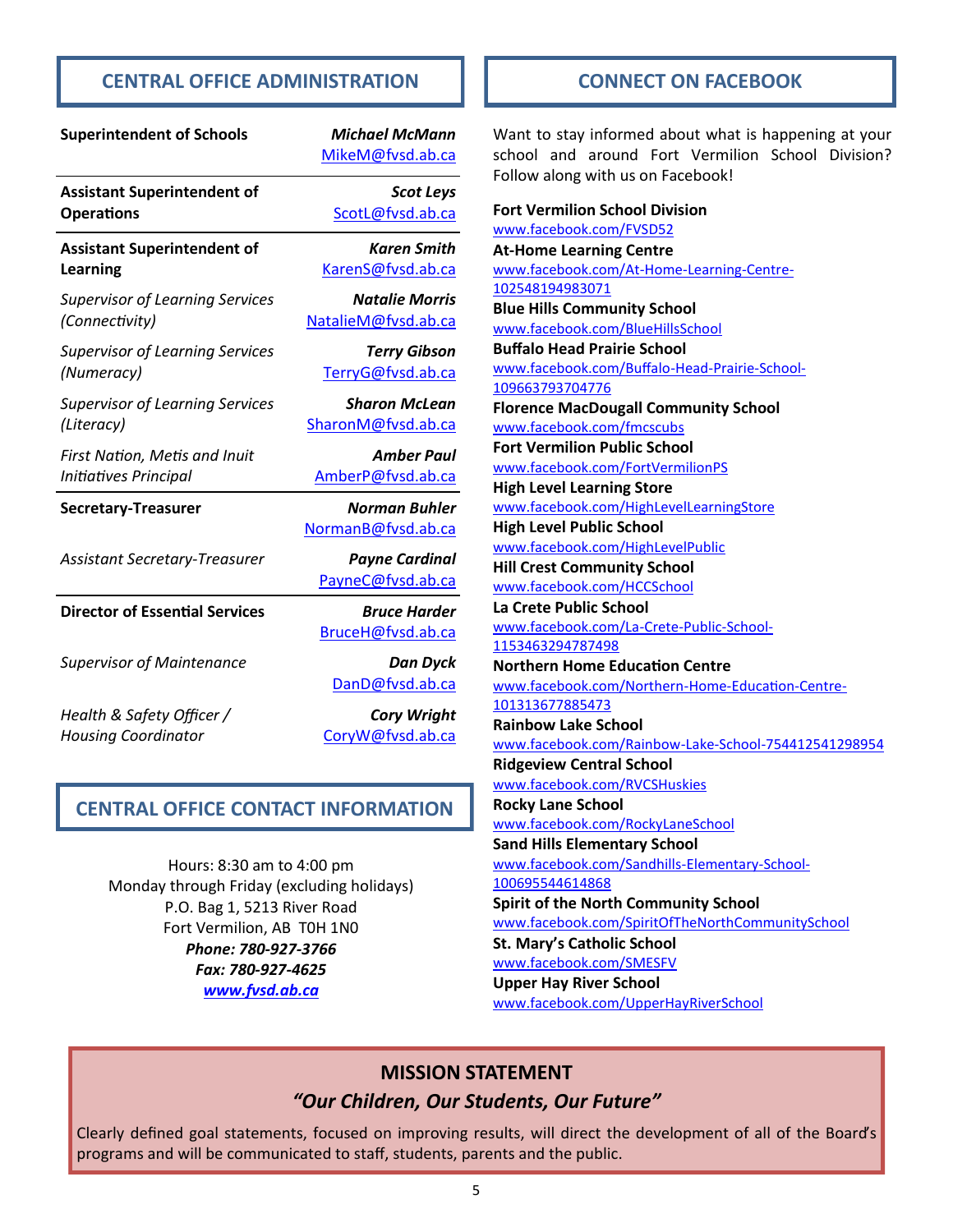# **STUDENT TRANSPORTATION**

#### **RURAL STUDENTS**:

All students living 2.4 km or greater from the closest school will be provided transportation.

• If you are new to the area or have moved to a new location over the summer months, please call Essential Services at *780-928-3860* to register your child(ren) for the bus.

#### **YARD SERVICE FEES**:

Yard service is available for a cost of **\$75 per month**. In order to receive yard service, the yard *must*:

- have a driveway of appropriate width to accommodate the bus,
- have an appropriate space to turn the bus around with sufficient clearance between the turn-around and any items such as vehicles, ATV's, sheds, etc.,
- have snow promptly and regularly cleared from the yard and driveway in winter, and
- have a driveway and turn around area that is not excessively muddy.

Yard service will be provided to the following families at **no cost**:

- families with a student that is physically disabled,
- families where at least one of the children being transported is in Grade 3 or less AND the driveway length is 0.4 km (¼ mile) or more,
- families with a driveway length in excess of 0.8 km  $($  mile),
- families with a driveway in a location that does not allow for safe pick up at the road.

In an effort to control costs and ride times, each yard service will be re-evaluated in the coming year. Having received yard service in the past is not a guarantee of receiving it again this year.

For yard service approval, please contact the Transportation Department at 780-928-3860. If applicable, fees must be paid prior to commencement of yard service.

#### **URBAN STUDENTS**:

Urban transportation has been discontinued at this time. This program may be brought back in the future if there are enough drivers to fill the positions needed. At that time, students living within a town or hamlet of the School Division *may* be provided transportation for a fee of:

| \$250/year per student    |
|---------------------------|
| \$400/year per student    |
| \$500/year per student    |
| \$1000/year (maximum fee) |
|                           |

Payment options will be made available through SchoolCash Online or payment can be made at your child's school.

**TRANSPORTATION RATES** are reviewed annually and adjusted to offset additional costs incurred in providing these services.

#### **UNSAFE DRIVING CONDITIONS:**

In all cases, the Superintendent in consultation with the Director of Essential Services has the authority to suspend, cancel or reroute bus service if it is deemed that the safety of staff, students or the general public is in jeopardy. Bus service in a certain area is to be cancelled by 6:30 am by the school administrator when the temperature reaches -40°C without the wind or -48°C with the wind as measured by Environment Canada Data. This communication will be posted to the schools' website and Facebook page. In the event of a bus cancellation, drivers will inform all parents on the route as soon as possible.

All students riding the bus are required to wear adequate clothing to ensure their safety during cold weather. If you have questions, comments or concerns regarding student transportation, please call Bruce Harder, Director of Essential Services in La Crete, at *780-928- 3860*.

Fort Vermilion School Division's new bus app is called "Bus Status" and replaces a previous app service used by FVSD. The new app functions in much the same way as the old one did, but with a new look. The app is available for free from the App Store and Google Play, and can be



reached through the FVSD website by clicking on the App Store or Google Play links to take you directly to it. If you do not have a Smartphone, you can still keep tabs on the latest bus updates by visiting the [FVSD website at fvsd.ab.ca](https://www.fvsd.ab.ca/parents/bus-statuses)

#### **CROSS BOUNDARY TRANSFERS:**

A cross boundary transfer is a request for a child to attend a school outside their current attendance boundary. Cross boundary transfers must be approved by the Director of Essential Services, Bruce Harder. For more information call *780-928-3860 or email BruceH@fvsd.ab.ca*

**780-928-3860 9705B - 99 Street, La Crete**